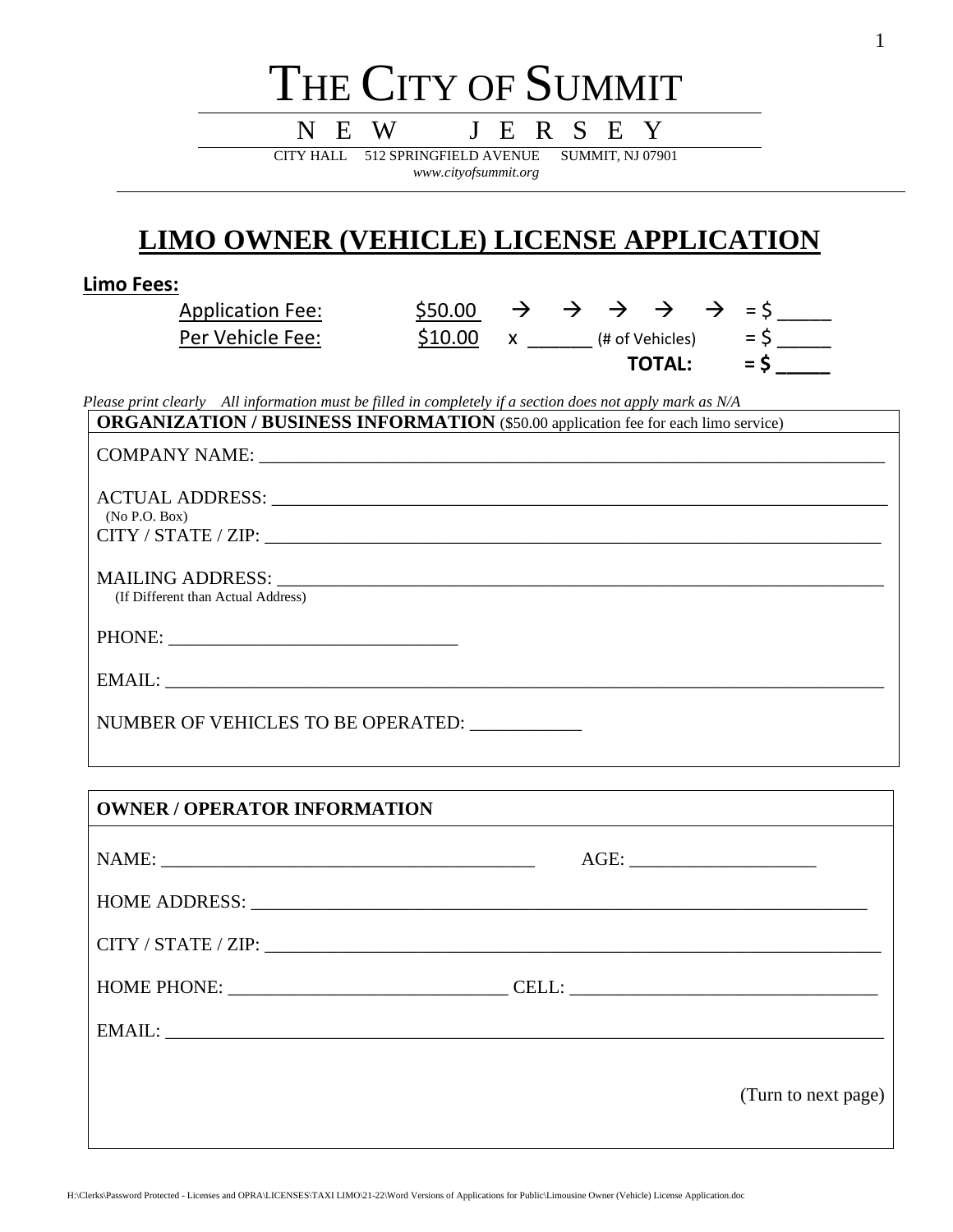| <b>VEHICLE INFORMATION</b> (\$10.00 per vehicle) |        |                    |        |
|--------------------------------------------------|--------|--------------------|--------|
| <b>VIN NUMBER:</b>                               |        | MAKE:              | YEAR:  |
| PLATE#:                                          | MODEL: |                    | COLOR: |
| Full Address of where vehicle                    |        |                    |        |
| will be stored when not in use:                  |        |                    |        |
| <b>INSURANCE COMPANY:</b>                        |        |                    |        |
| <b>POLICY NUMBER:</b>                            |        | <b>EXPIRATION:</b> |        |
| <b>INSURANCE AGENT:</b>                          |        | PHONE:             |        |
| <b>INSURANCE AGENT ADDRESS:</b>                  |        |                    |        |

| <b>VEHICLE INFORMATION</b> (\$10.00 per vehicle) |        |                    |        |
|--------------------------------------------------|--------|--------------------|--------|
| <b>VIN NUMBER:</b>                               |        | MAKE:              | YEAR:  |
| PLATE#:                                          | MODEL: |                    | COLOR: |
| Full Address of where vehicle                    |        |                    |        |
| will be stored when not in use:                  |        |                    |        |
| <b>INSURANCE COMPANY:</b>                        |        |                    |        |
| <b>POLICY NUMBER:</b>                            |        | <b>EXPIRATION:</b> |        |
| <b>INSURANCE AGENT:</b>                          |        | PHONE:             |        |
| <b>INSURANCE AGENT ADDRESS:</b>                  |        |                    |        |

**\*\*** You may add more vehicles on the following page\*\*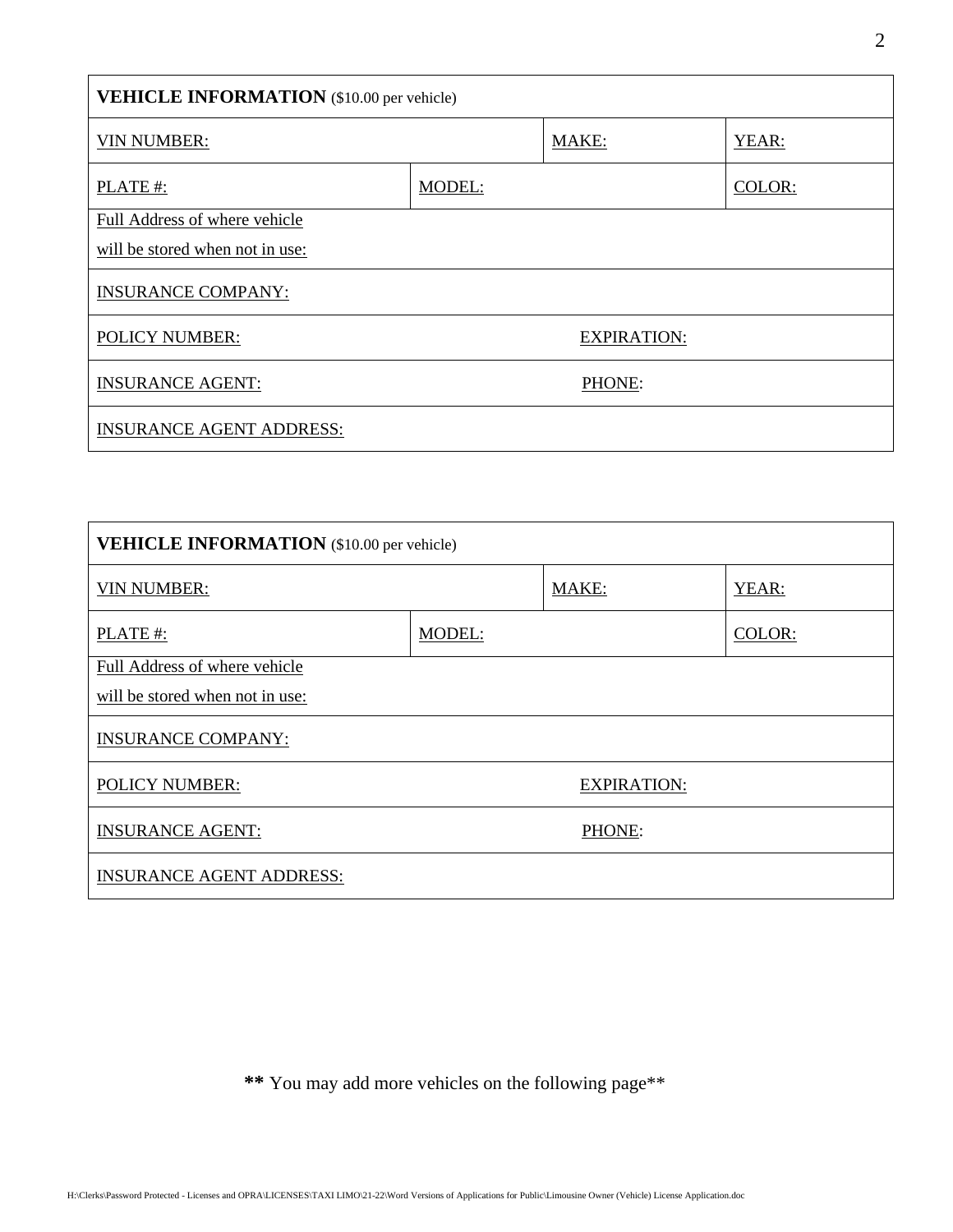| <b>VEHICLE INFORMATION</b> (\$10.00 per vehicle)                 |        |                    |        |
|------------------------------------------------------------------|--------|--------------------|--------|
| <b>VIN NUMBER:</b>                                               |        | MAKE:              | YEAR:  |
| PLATE #:                                                         | MODEL: |                    | COLOR: |
| Full Address of where vehicle<br>will be stored when not in use: |        |                    |        |
| <b>INSURANCE COMPANY:</b>                                        |        |                    |        |
| <b>POLICY NUMBER:</b>                                            |        | <b>EXPIRATION:</b> |        |
| <b>INSURANCE AGENT:</b>                                          | PHONE: |                    |        |
| <b>INSURANCE AGENT ADDRESS:</b>                                  |        |                    |        |
| <b>VEHICLE INFORMATION</b> (\$10.00 per vehicle)                 |        |                    |        |
| <b>VIN NUMBER:</b>                                               |        | MAKE:              | YEAR:  |
| PLATE #:                                                         | MODEL: |                    | COLOR: |
| Full Address of where vehicle<br>will be stored when not in use: |        |                    |        |
| <b>INSURANCE COMPANY:</b>                                        |        |                    |        |
| <b>POLICY NUMBER:</b>                                            |        | <b>EXPIRATION:</b> |        |
| <b>INSURANCE AGENT:</b>                                          | PHONE: |                    |        |
| <b>INSURANCE AGENT ADDRESS:</b>                                  |        |                    |        |
| <b>VEHICLE INFORMATION</b> (\$10.00 per vehicle)                 |        |                    |        |
| <b>VIN NUMBER:</b>                                               |        | MAKE:              | YEAR:  |
| PLATE #:                                                         | MODEL: |                    | COLOR: |
| Full Address of where vehicle<br>will be stored when not in use: |        |                    |        |
| <b>INSURANCE COMPANY:</b>                                        |        |                    |        |
| <b>POLICY NUMBER:</b>                                            |        | <b>EXPIRATION:</b> |        |
| <b>INSURANCE AGENT:</b>                                          |        | PHONE:             |        |
| <b>INSURANCE AGENT ADDRESS:</b>                                  |        |                    |        |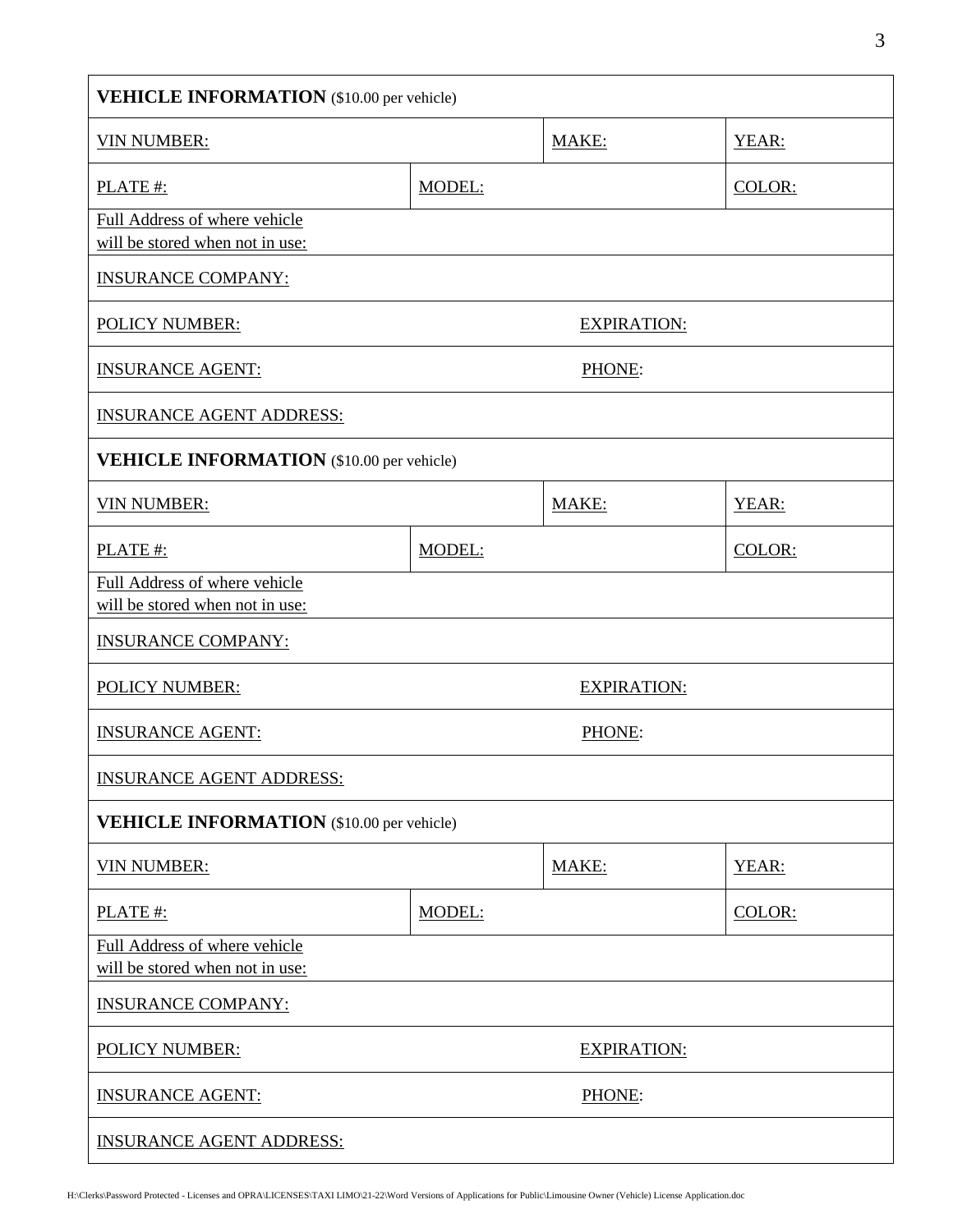# **PLEASE ATTACH THE FOLLOWING ITEMS TO YOUR APPLICATION**

(application will not be processed until all items are attached)

- □ **DRIVER'S LICENSE** Copy of valid driver's license of all persons to operate licensed vehicle
- $\Box$  **REGISTRATION** Copy of the registration for ALL vehicles listed in application (title for newly purchased vehicles showing applicant/company name)
- **CORPORATION CODE –** Copy of Corp Code letter from N.J. Motor Vehicle Commission
- **QUALIFICATION LETTER –** Copy of letter of qualification from N.J. Motor Vehicle Commission for ALL drivers (if applicable)
- □ **BUSINESS REGISTRATION** Copy of N.J. Business Registration Certificate
- **ZONING CERTIFICATION –** Certification from the Zoning Officer of the City of Summit that the holder of said license may maintain a Limousine/Livery service depot conforming to zoning regulations of the City. Submitted to the Zoning Officer as part of the Application process.
	- o If the principle place of business is in Summit, but the depot for vehicle(s) is in another Municipality, then a copy of the Zoning Permit or letter from that Municipality indicating that said vehicle(s) are permitted to be in depot in their Municipality on said property. (must be dated within 90 days of application)
- □ **PROPERTY AUTHORIZATION** Notarized statement from the owner of the property authorizing the applicant to depot cars on said property
- **CERTIFICATION OF INSURANCE –** Photocopy of Certificate of Insurance in the name of the Applicant / Company in accordance with N.J.S.A. 48:16-14:
	- o MUST include the following:
		- Required Insurance limits
		- Policy number
		- Policy effective dates
		- VIN of all covered vehicles
		- Full legal name of all covered drivers
		- **•** Driver's License Numbers of all covered drivers
- □ **PAYMENT** \$50.00 Application Fee plus \$10.00 per vehicle fee. Cash or Check made payable to City of Summit.

# **PLEASE NOTE:**

All fees are payable upon submission of the Application to the City Clerk. License fees are nonrefundable, non-transferable and shall not be prorated. Licenses are issued from April 1 or date of approval, whichever is later, through March 31 of each year and shall be effective for such time period unless sooner suspended or revoked as provided under the City Code 4-26.14 entitled "License Fees; validity of license". Renewal licenses will be issued in order of approval beginning no earlier than February 1 for the upcoming license year. No fee shall be refunded because the license applied for is denied, suspended or revoked.

# **ACKNOWLEDGEMENT:**

I, \_\_\_\_\_\_\_\_\_\_\_\_\_\_\_\_\_\_\_\_\_\_\_\_\_\_\_\_\_\_\_, as the Applicant, hereby certify that the answers given

herein are true and complete to the best of my knowledge. I understand that any false or misleading

information or omissions in my application may disqualify me from obtaining a City of Summit Limousine

License and if discovered at a later time, may result in suspension or revocation of license.

SIGNATURE: \_\_\_\_\_\_\_\_\_\_\_\_\_\_\_\_\_\_\_\_\_\_\_\_\_\_\_\_\_\_\_\_\_\_\_\_\_\_\_\_\_\_\_\_\_\_ DATE: \_\_\_\_\_\_\_\_\_\_\_\_\_\_\_\_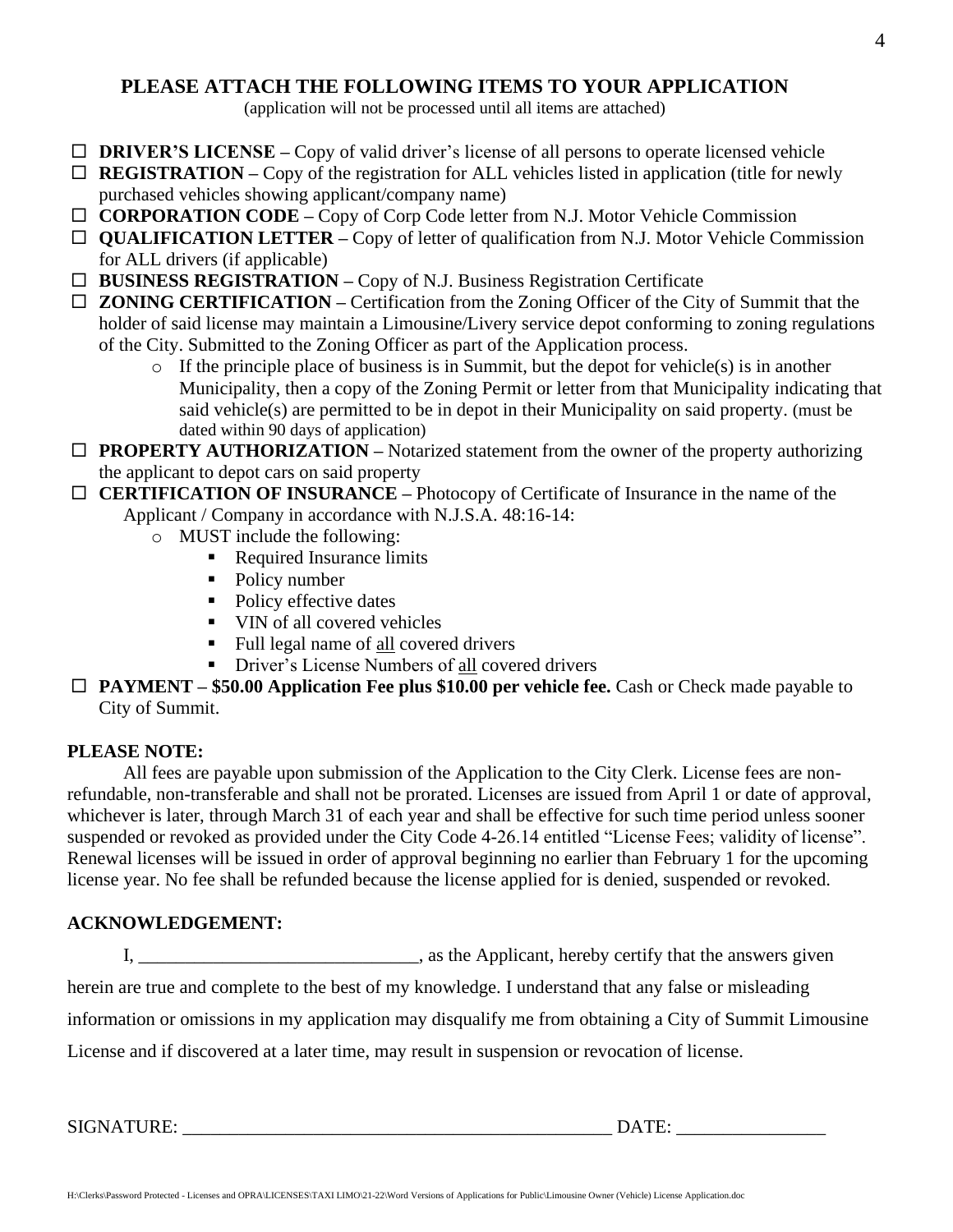#### **PLEASE REVIEW THE FOLLOWING AND KEEP FOR YOUR RECORDS**

# **Ordinance Summary: The ordinance repeals and replaces Chapter IV, Section 4-26 of the Revised General Ordinances of the City of Summit regarding the licensing and operation of taxi and livery service to reflect the City's current practices and amendments to New Jersey law.**

WHEREAS, pursuant to N.J.S.A. 40:48-2, the governing body of a municipality may make, amend, repeal, and enforce such other ordinances, regulations, rules and by-laws not contrary to the laws of this state or of the United States, as it may deem necessary and proper for the good of government, order and protection of person and property, and for the preservation of the public health, safety and welfare of the municipality and its inhabitants, and as may be necessary to carry into effect the powers and duties conferred and imposed by this subtitle, or by any law, and

WHEREAS**,** N.J.S.A. 48:16-2 provides that no autocab, commonly called taxi, shall be operated along any street in any municipality until the owner thereof shall obtain the consent of the elective governing body or member thereof having control of the public streets in the municipality, and

WHEREAS**,** N.J.S.A. 48:16-22 provides that no person shall operate a limousine or livery service in any street in this State without a license to operate issued by the municipality in which the owner has his principal place of business and without otherwise complying with the provisions of this Article, and

WHEREAS, pursuant to the foregoing statutory authority, the Common Council of the City of Summit has promulgated rules for the safe use and operation of taxicabs and limousine/livery service operators which are codified Chapter VI, Section 4-26 of the Revised General Ordinances of the City of Summit ("Code")

WHEREAS, it is now necessary to update the Code to reflect any amendments to the foregoing statutory authority as well as current practices.

# NOW, THEREFORE, BE IT ORDAINED BY THE COMMON COUNCIL OF THE CITY OF SUMMIT IN THE COUNTY OF UNION, STATE OF NEW JERSEY, as follows:

- 1. Chapter VI, Section 4-26 of the Revised General Ordinances of the City of Summit is hereby repealed in its entirety.
- 2. There is hereby established a new Section 4.26 (Autocabs/Taxis and Limousine/Livery Service) to read as follows:

# **4-26 AUTOCABS/TAXIS AND LIMOUSINE/LIVERY SERVICE Autocabs/Taxis**

# **4-26.1 Definitions.**

As used in this Article, the following terms shall have the meanings indicated:

AUTOCAB - means and includes any automobile or motor car, commonly called taxi, engaged in the business of carrying passengers for hire which is held out, announced or advertised to operate or run or which is operated or run over any of the streets or public highways of this state, and particularly accepts and discharges such persons as may offer themselves for transportation from points or places to points or places within or without the state.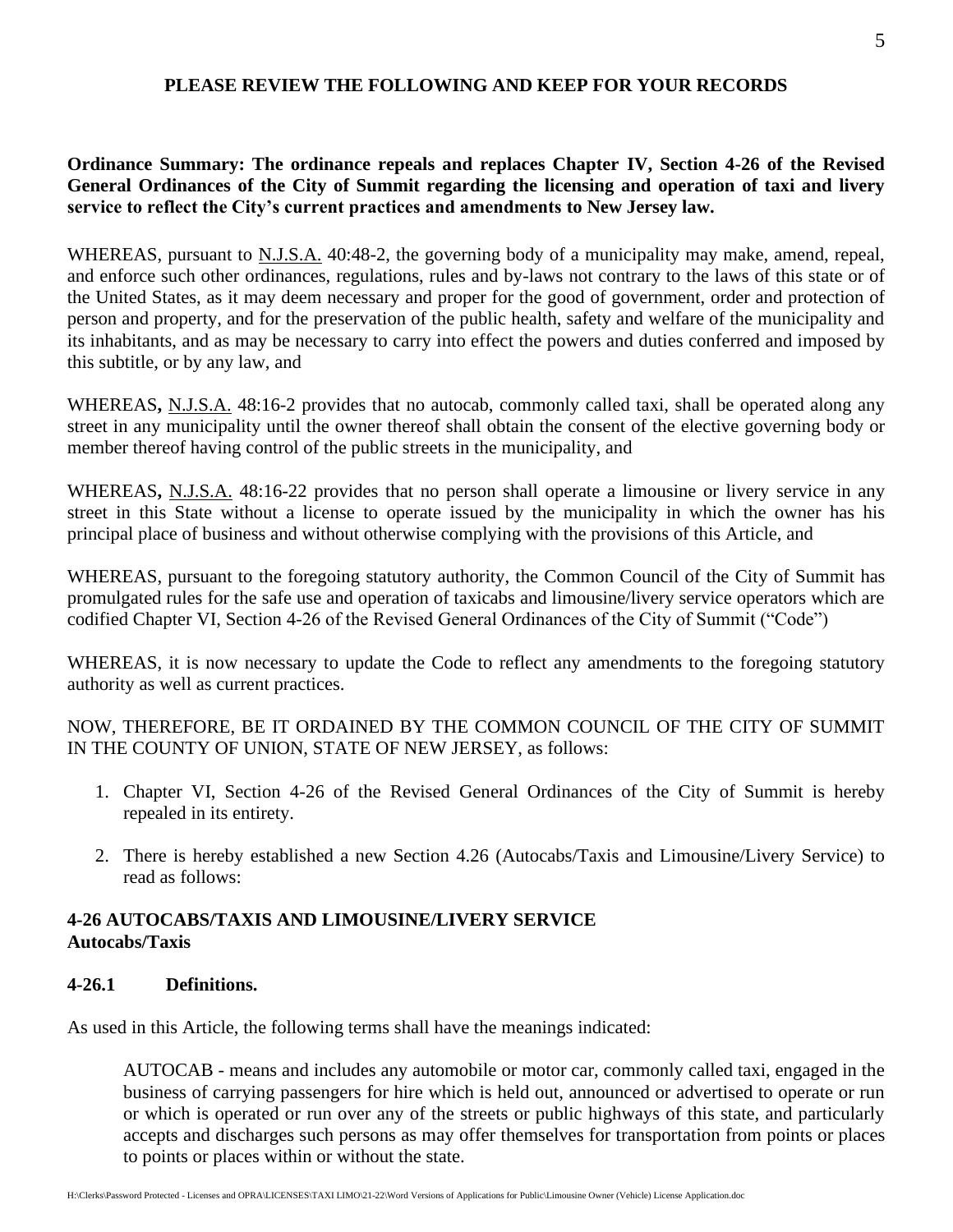PERSON - means and includes any individual, copartnership, association, corporation or joint stock company, their lessees, trustees or receivers appointed by any court whatsoever.

STREET - means and includes any street, avenue, park, parkway, highway or other public place.

# **4-26.2 Vehicle license required; number of taxi vehicle licenses to be issued.**

It shall be unlawful for any autocab/taxi to operate or be operated along any street in in the City of Summit without first obtaining an annual vehicle license issued by the City of Summit as provided herein. The number of taxi vehicle licenses available for issuance by the City of Summit at any one time shall not exceed fifteen (15) active licenses. Licenses will be issued for an April 1 to March 31 license year. Upon issuing the number of available licenses for any year, the City Clerk shall maintain a waiting list by date of receipt of application for taxi vehicle licenses. If the number of available licenses have been issued in any April 1 through March 31 license year, when a license becomes available through revocation, surrender, failure to renew, or failure to comply with any federal, state or local law, the City Clerk shall notify the first person on the waiting list of the available license and shall process the application.

# **4-26.3 Application for vehicle license; qualifications of applicant.**

Every person applying for an autocab/taxi vehicle license or a renewal must be at least 18 years of age. If a corporation, such corporation must be organized and existing under the laws of the State of New Jersey. In the event the corporation is not incorporated under the State of New Jersey then said corporation must submit proof that it is authorized to transact business in the State of New Jersey. The application for a license shall be filed with the City Clerk upon forms provided by the Clerk's Office. It shall be verified under oath and shall include, but not limited to, the following information:

- A. Owner/Operator Information
	- 1. Name, address and age of the applicant.
	- 2. The year, vehicle identification number, make, model, color of the vehicle to be licensed.
	- 3. The location of proposed depots and terminal points for the licensed vehicle.
	- 4. Trade name, address and phone number of principal place of business and email address.
	- 5. A schedule of rates to be charged by the applicant.
	- 6. City license number and date of issuance (if previously issued).
- B. Driver Information
	- 1. Driver's name, address and signature.
	- 2. Copy of valid New Jersey Motor Vehicle Commission driver's license.
	- 3. Two  $(2)$  two by two  $(2'' \times 2'')$  photographs.
	- 4. Copy of current N.J. Motor Vehicle Commission driver's license abstract.
	- 5. Consent to a criminal history background check. All costs associated with administering and processing the background check(s) shall paid by the applicant. An applicant shall be disqualified from operating and shall not be issued a license if a criminal history record background check reveals a record of conviction of any of the following crimes as having been committed by the applicant in New Jersey or elsewhere, or a record of conviction of a crime in another jurisdiction in the world which, in that jurisdiction, is comparable to any of the following crimes:
		- a. Aggravated assault
		- b. Arson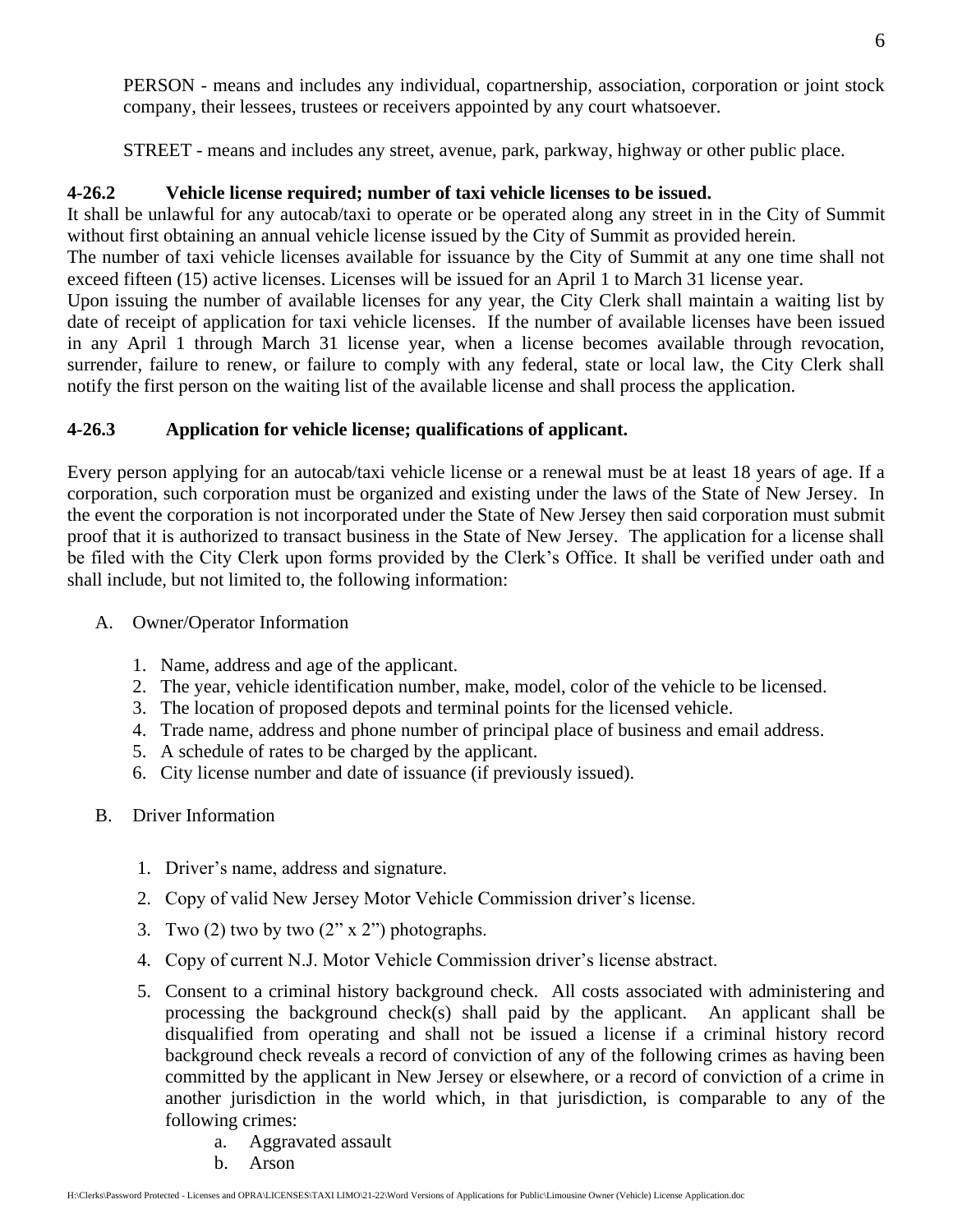- c. Burglary
- d. Escape;
- e. Extortion;
- f. Homicide
- g. Kidnapping
- h. Robbery;
- i. Aggravated Sexual assault
- j. Sexual assault
- k. Endangering the welfare of a child pursuant to *N.J.S.A.* 2C:24-4, whether or not armed with or having in his possession any weapon enumerated in subsection "r." of *N.J.S.A.* 2C:39-1; or
- l. A crime pursuant to the provisions of *N.J.S.A.* 2C:39-3, *N.J.S.A.* 2C:39-4 or *N.J.S.A.*  2C:39-9, or other than a disorderly persons or petty disorderly persons offense for the unlawful use, possession or sale of a controlled dangerous substance as defined in *N.J.S.A.* 2C:35-2.

Additionally, if a person who has been convicted of one of the crimes listed above can produce a certificate of rehabilitation issued pursuant to N.J.S.A. 2A:168A-8 or, if the criminal offense occurred outside of New Jersey, an equivalent certificate from the jurisdiction where the criminal offense occurred, then the criminal offense shall not disqualify the applicant from operating or driving a taxicab within the City.

- 6. Medical examination report evidencing driver fitness or CDL medical card
- 7. Authorization letter from vehicle owner naming the applicant as an authorized driver. The authorization letter must list the VIN's of the vehicles the applicant is authorized to operate.
- C. Insurance or bond requirements; exemption from insurance:
	- 1. In accordance with N.J.S.A. 48:16-3, evidence of coverage of an insurance policy which shall be issued by an admitted insurance company duly licensed to transact business under the insurance laws of this State or a company registered to do business in this State, the policy providing for not less than \$35,000.00 of motor vehicle liability insurance coverage or the amount of motor vehicle liability insurance coverage required pursuant to section 1 of P.L.1972, c. 197 (C.39:6B-1), whichever is greater, to satisfy all claims for damages, by reason of bodily injury to, or the death of, any person or persons, resulting from, or on account of, an accident, by reason of the ownership, operation, maintenance, or use of such autocab upon any public street, and to satisfy any claim for damages to property of any person or persons, resulting from, or on account of, an accident, by reason of the ownership, operation, maintenance, or use of such autocab upon any public street.
	- 2. Nothing contained in this subsection shall prohibit the owner of an autocab from obtaining any additional amount of motor vehicle liability insurance coverage from a company licensed outside the State of New Jersey.
	- 3. The license shall be effective and operation thereunder shall be permitted only so long as the insurance policy shall remain in force to the full and collectible amounts as aforesaid.
	- 4. If such owner operates more than one autocab, in lieu of the policy required under N.J.S.A. 48:16-3, an owner may submit a bond or insurance policy of a company duly licensed to transact business under the insurance laws of this state, in the sum of \$50,000.00, which shall be a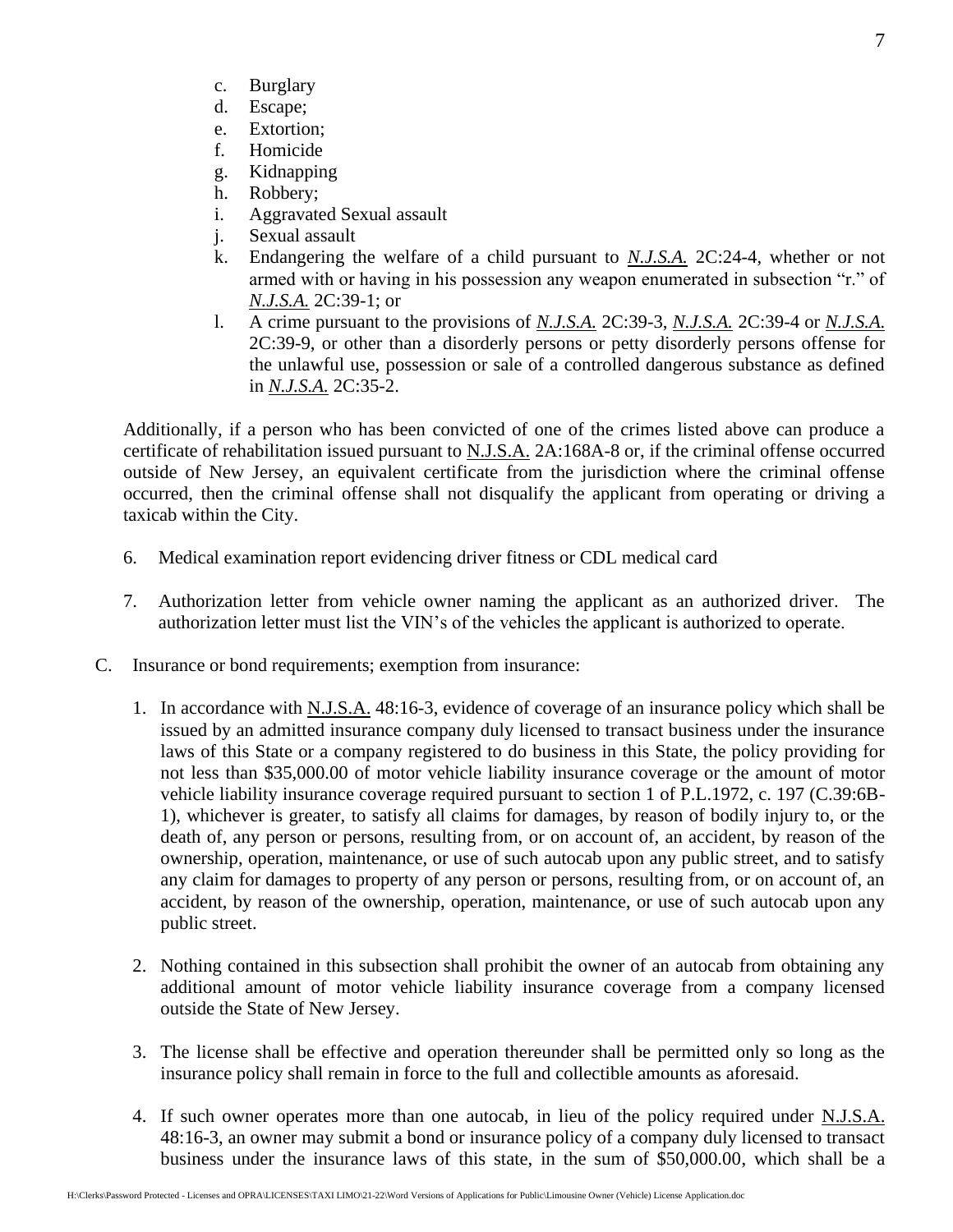blanket insurance covering all cabs operated by such owner which shall provide for the payment of any final judgment recovered by any person on account of the ownership, maintenance and use of any such autocabs or any fault in respect thereto, and shall be for the benefit of every person suffering loss, damage or injury as aforesaid.

- 5. As provided for under N.J.S.A. 48:16-8, in lieu of the insurance policy or bond required herein, any corporation organized under the laws of this state having a paid up cash capital of not less than \$150,000.00 may carry its own liability insurance, if it can reasonably satisfy the commissioner of banking and insurance as to the permanence and financial standing of its business. The use of this exception shall be in accordance with New Jersey law.
- 6. The owner of the autocab shall execute and deliver to the clerk of the municipality concurrently with the filing of a policy or bond referred to in sections 48:16-3 and 48:16-4 of this title, a power of attorney, wherein and whereby the owner shall appoint the chief fiscal officer of the City of Summit his true and lawful attorney for the purpose of acknowledging service of any process out of a court of competent jurisdiction to be served against the insured by virtue of the indemnity granted under the insurance policy or bond filed.
- 7. Where an autocab operates in more than one municipality, the insurance policy or bond required under this section shall be filed with the clerk of the municipality in which the owner has his principal place of business and certificates, in such number as may be necessary, certifying that the owner has complied with all the provisions of this article shall, by the clerk of the municipality, be delivered to the owner, who shall file the certificate with the clerk of each municipality in which such operation takes place.
- 8. Evidence of coverage shall list the vehicle identification numbers of all covered vehicles, and the covered drivers' names and drivers' license numbers.

#### **4-26.4 License Fees; validity of license.**

- A. The annual license fee shall be as follows:
	- 1**. \$**50.00 application fee for each vehicle; plus
	- 2. \$116.00 for each driver listed per year.
- B. All fees shall be payable upon submission of the application to the City Clerk. License fees are nonrefundable, non-transferable and will not be prorated.
- C. Licenses shall be issued from April 1 or date of approval, whichever is later, through March 31 of each year and shall be effective for such time period unless sooner suspended or revoked as provided under this Article. Renewal licenses will be issued in order of approval beginning no earlier than February 1 for the upcoming license year.
- D. No fee shall be refunded because the license applied for is denied, suspended or revoked.

#### **4-26.5 Issuance or renewal of vehicle licenses.**

A. No taxi license shall be issued or renewed until the following items have been submitted:

- 1. Copy of driver's license of all persons to operate licensed vehicle.
- 2. Copy of vehicle registration (or vehicle title for newly purchased vehicles) for all vehicles listed on the application.
- 3. Copy of Corporation Code (corpcode) letter from N.J. Motor Vehicle Commission.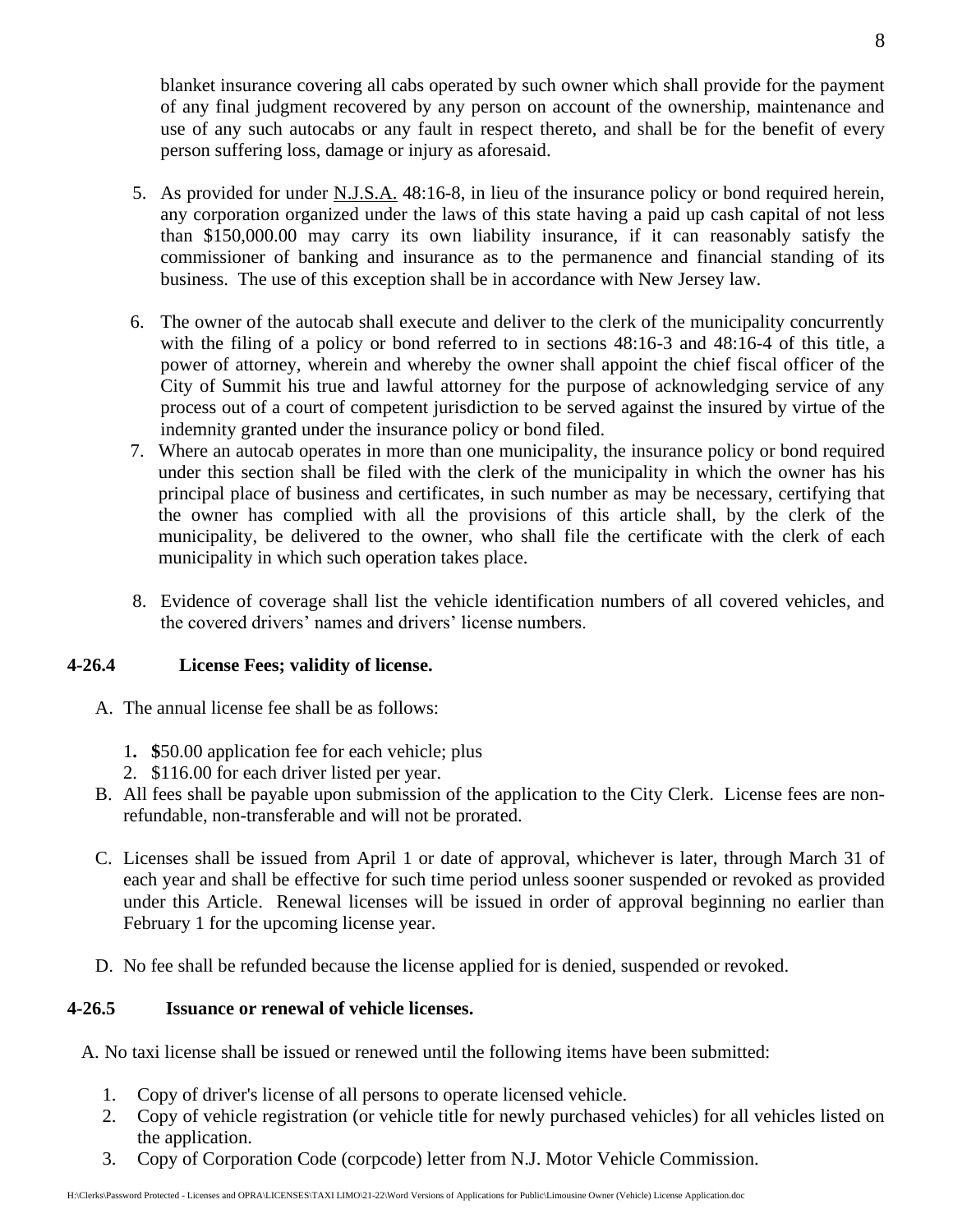- 4. Copy of N.J. Business Registration Certificate.
- 5. A certification from the Zoning Officer of the City of Summit that the holder of said license may maintain a autocab/taxi service depot conforming to zoning regulations of the City.
- 6. A notarized statement from the owner of the property authorizing the applicant to depot cars on said property.
- 7. If the principal place of business is in Summit, but the depot for vehicle(s) is in another municipality, then a copy of the zoning permit or letter from that municipality indicating that said vehicles are permitted to be in depot in their municipality is required.

#### **4-26.6 Certificate of vehicle compliance; contents; filing and posting.**

- A. The City Clerk, upon the filing of the required insurance policy or bond, shall issue a certificate in duplicate showing that the owner of the autocab/taxi has complied with the terms and provisions of this article.
- B. The certificate shall recite the name of the insurance company, the number and date of expiration of the policy or bond, a description of the autocab/taxi insured thereunder, and the registration number of the same.
- C. The duplicate certificate shall be filed with the department of motor vehicles before any such car is licensed as an autocab/taxi.
- D. The original certificate shall be posted in a conspicuous place within the autocab/taxi.

#### **4-26.7 Taxi Driver's License.**

No person shall drive a taxi upon the public streets of this City unless he/she shall first obtain a City of Summit license for such purpose as provided herein. Such license shall include the following:

- 1. Vehicle owner's name and driver's name, one (1) two-by two (2"x2") inch photograph (to be provided by the driver) and driver's signature.
- 2. City license number and date of issuance.

#### **4-26.8 Public Taxi Stands.**

- A. The Common Council may designate as taxi spaces on the public streets where and in such number as it may consider necessary to the public welfare and also designate the number of taxis to occupy each such stand. Every taxicab, while occupying space on a public stand, shall be immediately available for hire. No owner or driver shall leave his or her vehicle unattended or in any other manner to render such vehicle unready for immediate use while such vehicle is occupying space within any public taxi stand.
- B. The regulation of such designated taxi stands shall be under the jurisdiction of the Police Department.
- C. Only a taxi licensed by the City may occupy or deliver a passenger to a taxi stand, or otherwise conduct business from said stand.
- D. Taxi stands shall be regulated under Chapter VII (Traffic), Section 7-16 (Taxi Stands).

#### **4-26.9 Regulation of Fares.**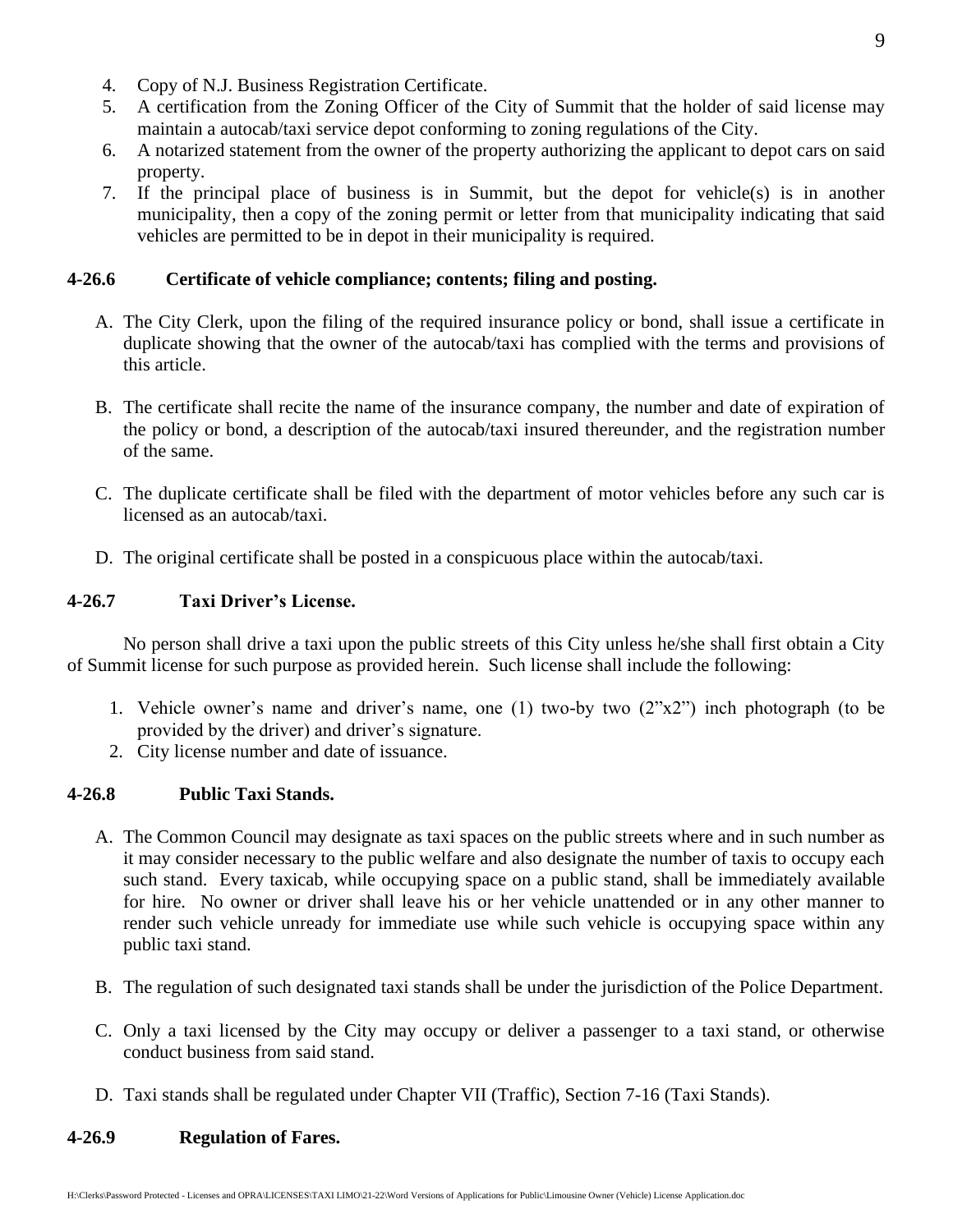The owner of each taxi licensed pursuant to this section shall file the current company rates annually with the City Clerk's office as well as displayed in the vehicle in such a manner as to be in full view of all passengers.

# **4-26.10 Compliance with other laws.**

Nothing contained in this chapter shall exempt any person owning or operating any autocab/taxi from complying with the provisions of N.J.S.A. 48:16-1 et seq. or any other law relating to the ownership, registration and operation of automobiles in this state.

# **4-26.11 Complaints, Revocation or Suspension, Penalties and Appeals.**

A license granted under this chapter may be revoked by the Common Council of the City of Summit, after notice and hearing, whenever it shall appear that the person to whom the license was granted has failed to furnish or keep in force the insurance policy or bond and power of attorney required by this article, or to comply with any terms or conditions imposed by the board or body granting the consent, or any law of this state.

# **Limousine/Livery Service**

#### **4-26.12 Definitions.**

As used in this Article, the following terms shall have the meanings indicated:

DRIVER - Means the driver of any limousine.

LIMOUSINE - In addition to that contained in N.J.S.A. 48:16-13 shall mean and include any automobile or motor vehicle licensed to engage in the business of carrying one (1) or more passengers on prearranged or prior notice hire, and which does not solicit passengers for hire at any public taxi stand upon the public streets of the City of Summit.

LIMOUSINE OR LIVERY SERVICE - Means and includes the business of carrying passengers for hire by limousines.

PERSON - Means and includes any individual, co-partnership, association, corporation or joint stock company, their lessees, trustees or receivers appointed by any court whatsoever.

PRINCIPAL PLACE OF BUSINESS - Means, in reference to a municipality, the location of the main place of business of the limousine service in the municipality where limousine service is conducted, where limousines are dispatched, or where limousine drivers reports for duty.

STREET - Means and includes any street, avenue, park, parkway, highway, or other public place. **4-26.13 Vehicle license required; exception.**

It shall be unlawful for any person owning a limousine or livery service in which the principal place of business is located in the City of Summit to operate or cause to be operated any limousine or livery service within the City of Summit without first obtaining a license issued by the City.

The requirements of this Article shall not apply to a limousine/livery service duly licensed by another municipality while such limousine/livery service is being operated in the City of Summit solely in response to a call to pick up a passenger or passengers or for the purpose of delivering to a destination or destinations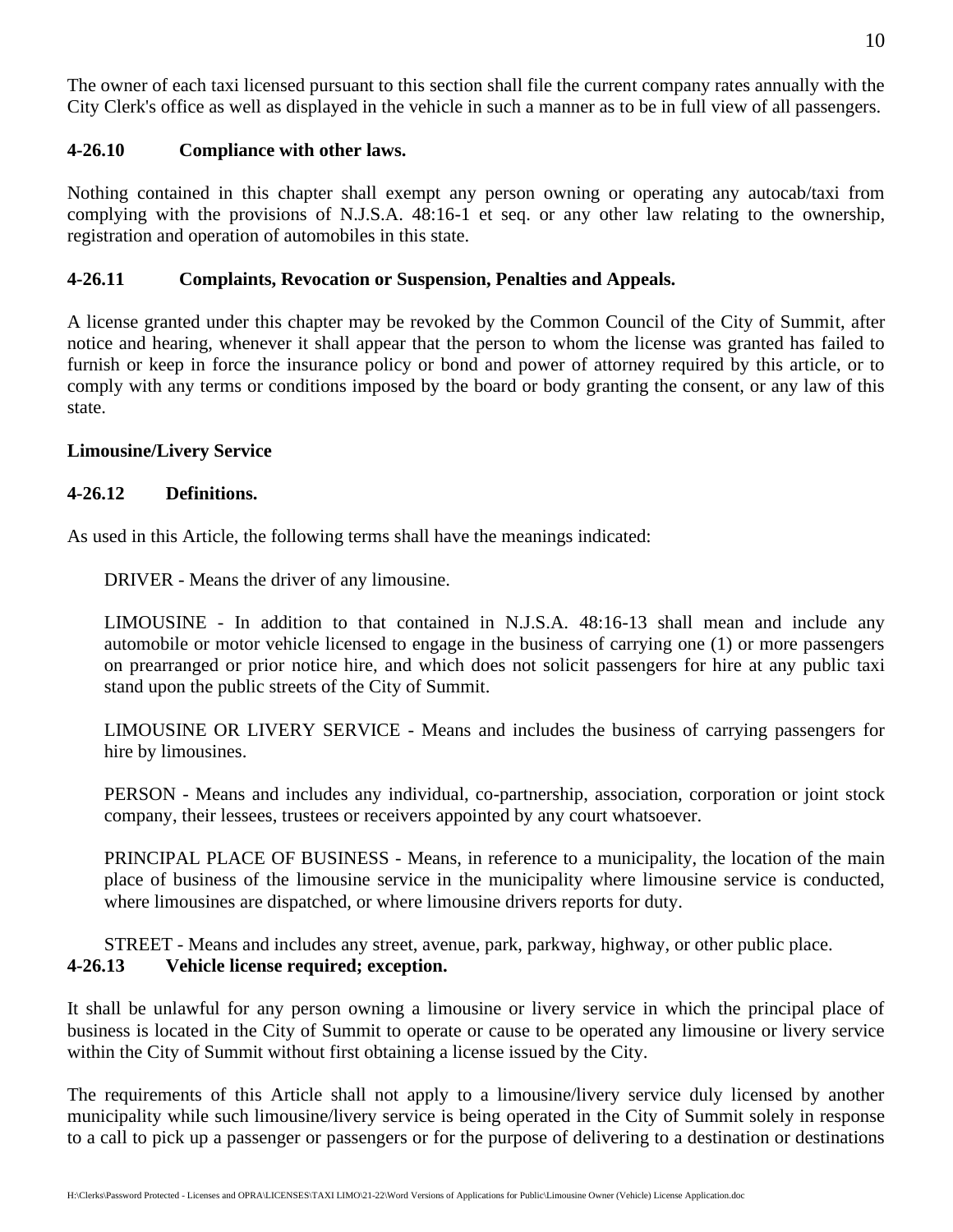# **4-26.14 Application for vehicle license; qualifications of applicant.**

Every person applying for a limousine/livery service vehicle license, or a renewal thereof, must be at least 21 years of age. If a corporation, such corporation must be organized and existing under the laws of the State of New Jersey and shall maintain a principal place of business in the City of Summit. In the event the corporation is not incorporated under the State of New Jersey then said corporation must submit proof that it is authorized to transact business in the State of New Jersey. The application for a license shall be filed with the City Clerk upon forms provided by the Clerk's Office. It shall be verified under oath and shall include, but not limited to, the following information:

- A. Owner/Operator Information
	- 1. Name, address and age of the applicant.
	- 2. The year, vehicle identification number, make, model, color of the vehicle or vehicles to be licensed.
	- 3. The number of vehicles to be operated or controlled by the applicant and the location of proposed depots and terminal points.
	- 4. Trade name, address and phone number of principal place of business and email address.
- B. Driver Information
	- 1. Driver's name, address and signature.
	- 2. Copy of valid New Jersey Motor Vehicle driver's license.
	- 3. Two  $(2)$  two-by two  $(2'' \times 2'')$  photographs.
	- 4. Copy of New Jersey Motor Vehicle Commission Chauffeur Certification Letter showing current employer.
	- 5. Authorization letter from vehicle owner naming the applicant as an authorized driver. The authorization letter must list the VIN's of the vehicles the applicant is authorized to operate.
- C. Insurance requirements
	- 1. In accordance with N.J.S.A. 48:16-14, evidence of coverage of an insurance policy of a company duly licensed to transact business under the insurance laws of the State of New Jersey and rated "A-" or better by A.M. Best Rating in the sum of \$1,500,000 against loss by reason of the liability imposed by law upon every limousine owner for damages on account of bodily injury or death suffered by any person as the result of an accident occurring by reason of the ownership, maintenance or use of the limousine upon any public street.
	- 2. Such operation shall be permitted only so long as the insurance policy shall remain in force to the full and collectible amount of \$1,500,000.
	- 3. The insurance policy shall provide for the payment of any final judgment recovered by any person on account of the ownership, maintenance and use of such limousine or any fault in respect thereto, and shall be for the benefit of every person suffering loss, damage or injury as aforesaid.
	- 4. Evidence of coverage shall include the vehicle identification numbers of all covered vehicles and covered drivers' names and drivers' license numbers.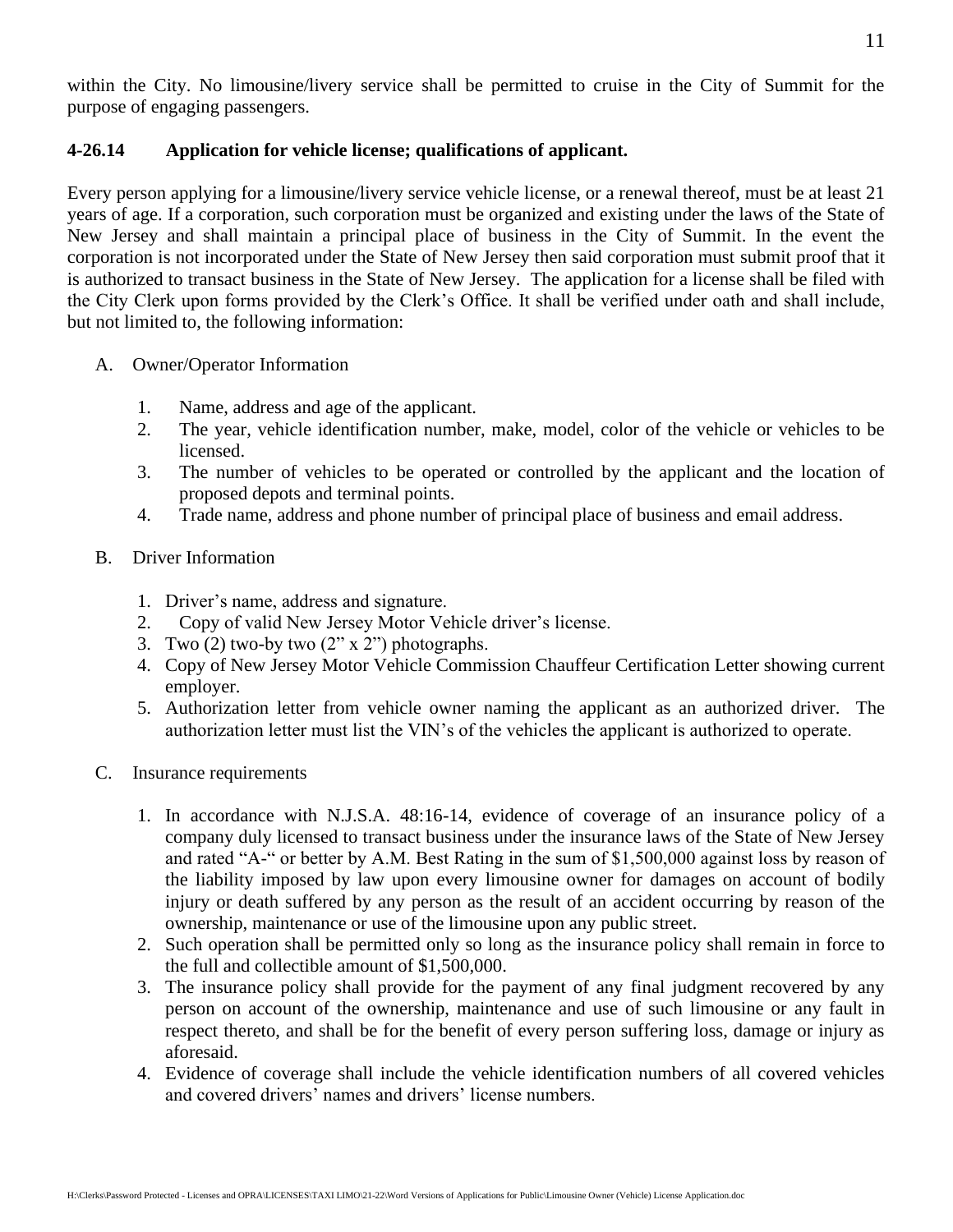#### **4-26.15 License Fees; validity of license.**

- A. As provided for under N.J.S.A. 48:16-17 and as may be amended from time to time, the annual license fee shall be as follows:
	- 1. \$50.00 application fee for each limousine service; plus
	- 2. \$10.00 for each limousine which is covered under the required insurance policy; plus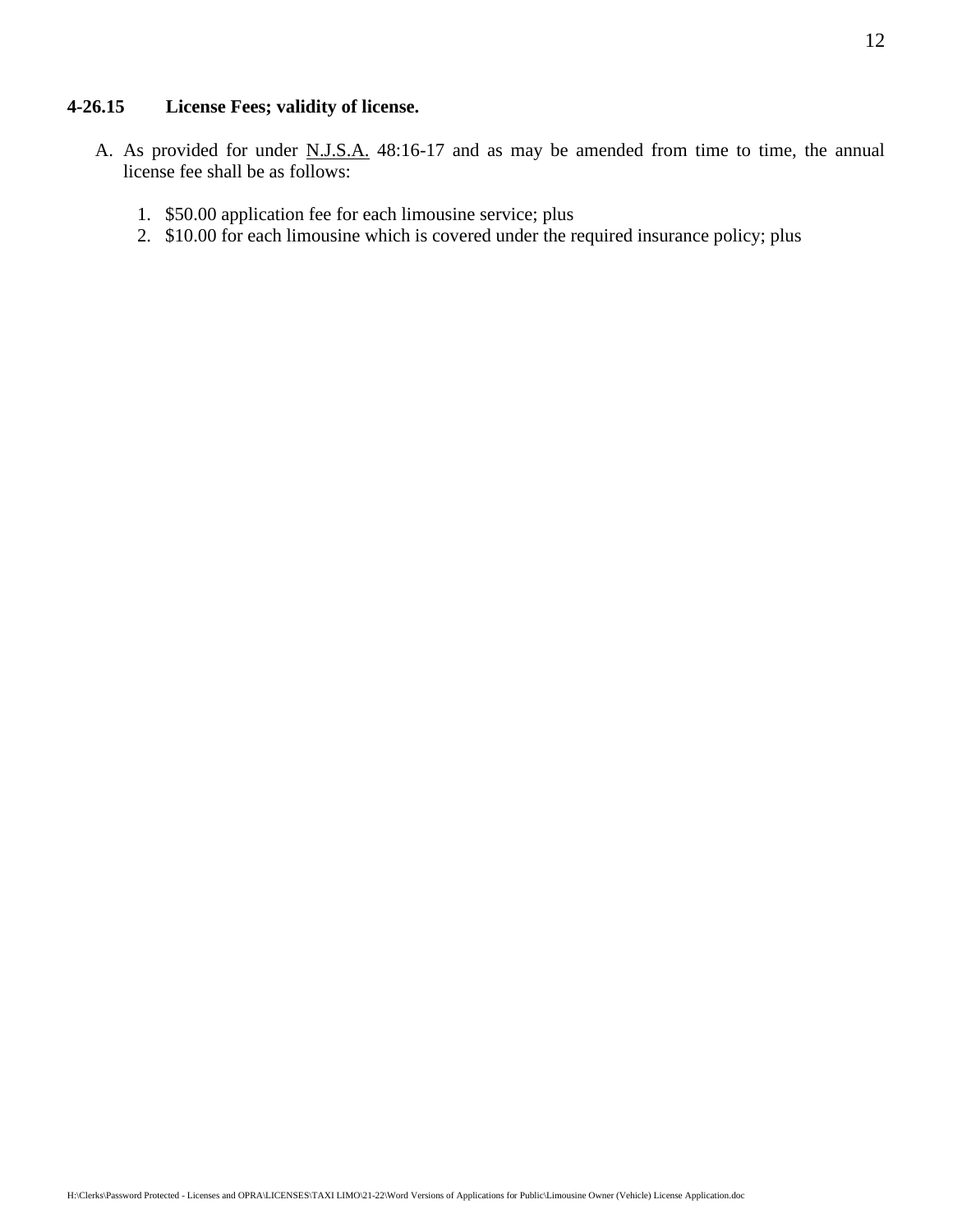- 3. \$116.00 for each driver listed per year.
- B. All fees shall be payable upon submission of the application to the City Clerk. License fees are nonrefundable, non-transferable and will not be prorated.
- C. There shall be no limit on the number of limousine licenses issued and outstanding at any one time.
- E. Licenses shall be issued from April 1 or date of approval, whichever is later, through March 31 of each year and shall be effective for such time period unless sooner suspended or revoked as provided under this Article. Renewal licenses will be issued in order of approval beginning no earlier than February 1 for the upcoming license year.
- D. No fee shall be refunded because the license applied for is denied, suspended or revoked.

# **4-26.16 Issuance or renewal of licenses.**

- A. No limousine/livery service vehicle license shall be issued or renewed until the following items have been submitted:
	- 1. Copy of driver's license of all persons to operate licensed vehicle.
	- 2. Copy of vehicle registration (or vehicle title for newly purchased vehicles) for all vehicles listed on the application.
	- 3. Copy of Corporation Code (corp. code) letter from N.J. Motor Vehicle Commission.
	- 4. Copy of letter of qualification from N.J. Motor Vehicle Commission for all drivers, (if applicable).
	- 5. Copy of N.J. Business Registration Certificate.
	- 6. A certification from the Zoning Officer of the City of Summit that the holder of said license may maintain a limousine/livery service depot conforming to zoning regulations of the City.
	- 7. A notarized statement from the owner of the property authorizing the applicant to depot cars on said property.
	- 8. If the principal place of business is in Summit, but the depot for vehicle(s) is in another municipality, then a copy of the zoning permit or letter from that municipality indicating that said vehicles are permitted to be in depot in their municipality is required.

# **4-26.17 Consideration of application; content of license.**

- A. The City Clerk shall review all applications for limousine/livery service licenses. If the Clerk finds that the limousine/livery service applicant meets all the requirements of this chapter, then the Clerk may issue a license to operate, in duplicate, showing that the owner of the limousine has complied with the terms and provisions of this Article.
- B. All licenses shall be numbered, stating the date of issuance, the name and address of the principal place of business of the licensee, the name of the insurance company, the number and date of expiration of the policy, a description of every limousine insured thereunder, and the registration number of the same, and any other information as may be required by State law and/or the City of Summit.
- C. The duplicate license shall be filed with the commission before any such car is registered as a limousine.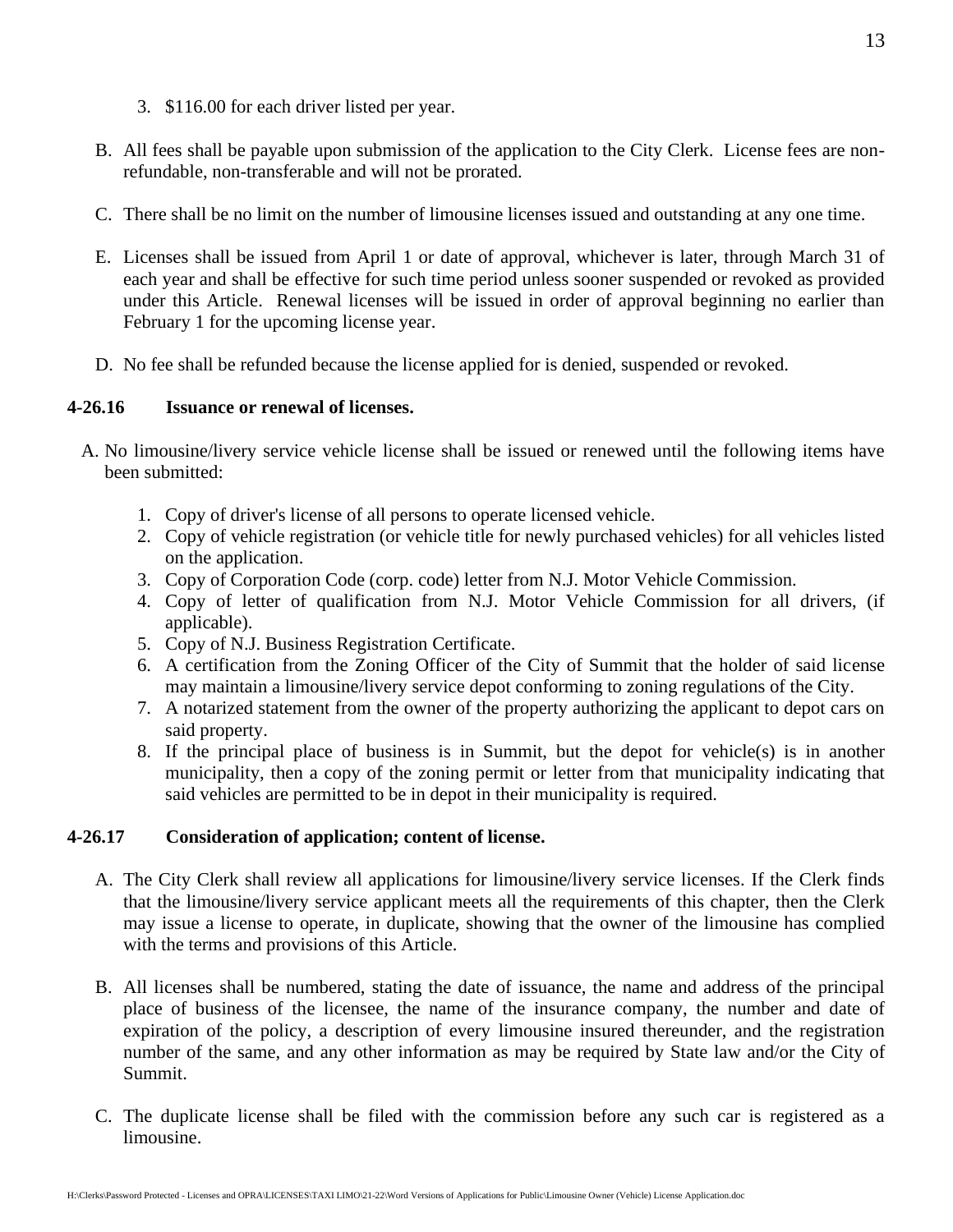D. The original license or a copy thereof shall be retained within the limousine and shall be available for inspection by any law enforcement officer in the State. In addition to the recital of insurance information required on the license pursuant to this section, the owner of a limousine shall attach to the original license or copy thereof retained within the limousine a notarized letter from an insurance company containing the same insurance information required in the recital and the Vehicle Identification Number (VIN) or a notarized certificate of insurance for the particular limousine showing the VIN as well as the limits of insurance coverage, and available insurance card, which shall constitute proof of insurance coverage, and which shall also be available for inspection by any law enforcement officer in the State. A copy of the notarized letter or notarized certificate of insurance shall constitute proof to the chief administrator that the applicant has complied with the insurance provisions of this section.

# **4-26.18 Limousine/Livery Service Driver's License.**

No person shall drive a limousine upon the public streets of this City unless he/she shall first obtain a City of Summit license for such purpose as provided herein. Such license shall include the following:

- 1. Vehicle owner's name and driver's name, one (1) two-by two (2"x2") inch photographs (to be provided by the driver) and driver's signature.
- 2. City license number and date of issuance.

#### **4-26.19 Compliance with other laws.**

Notwithstanding anything contained in this Article to the contrary, limousine/livery service applicants shall comply with the provisions of N.J.S.A 48:16-13 through N.J.S.A 48:16-22.6. Moreover, nothing contained in this Article shall exempt any person owning or operating any limousine or livery service from complying with the law relating to the ownership, registration and operation of automobiles in this State.

#### **Operation of Vehicles**

#### **4-26.20 Conduct of Driver.**

- A. A driver shall have a good driving record.
- B. A driver shall not operate a vehicle while under the influence of drugs or intoxicating liquors or with the smell of alcohol on his/her person or in his/her vehicle.
- C. Smoking while carrying passengers is prohibited, except with the permission of the passenger.
- D. A driver shall be polite to patrons. Disrespectful conduct or use of abusive or insulting language to passengers is prohibited.
- E. A driver shall not solicit patronage for restaurants, night clubs, cabarets, dance halls, hotels, or like places, nor solicit for any place maintained in violation of the law.
- F. A driver shall not refuse service to any orderly person unless he is previously engaged.
- G. A driver shall thoroughly search the interior of the vehicle immediately after the termination of each trip and note if the passenger has left any article therein. Any property so found shall be taken to Police Headquarters and turned into the officer in charge within twenty-four (24) hours.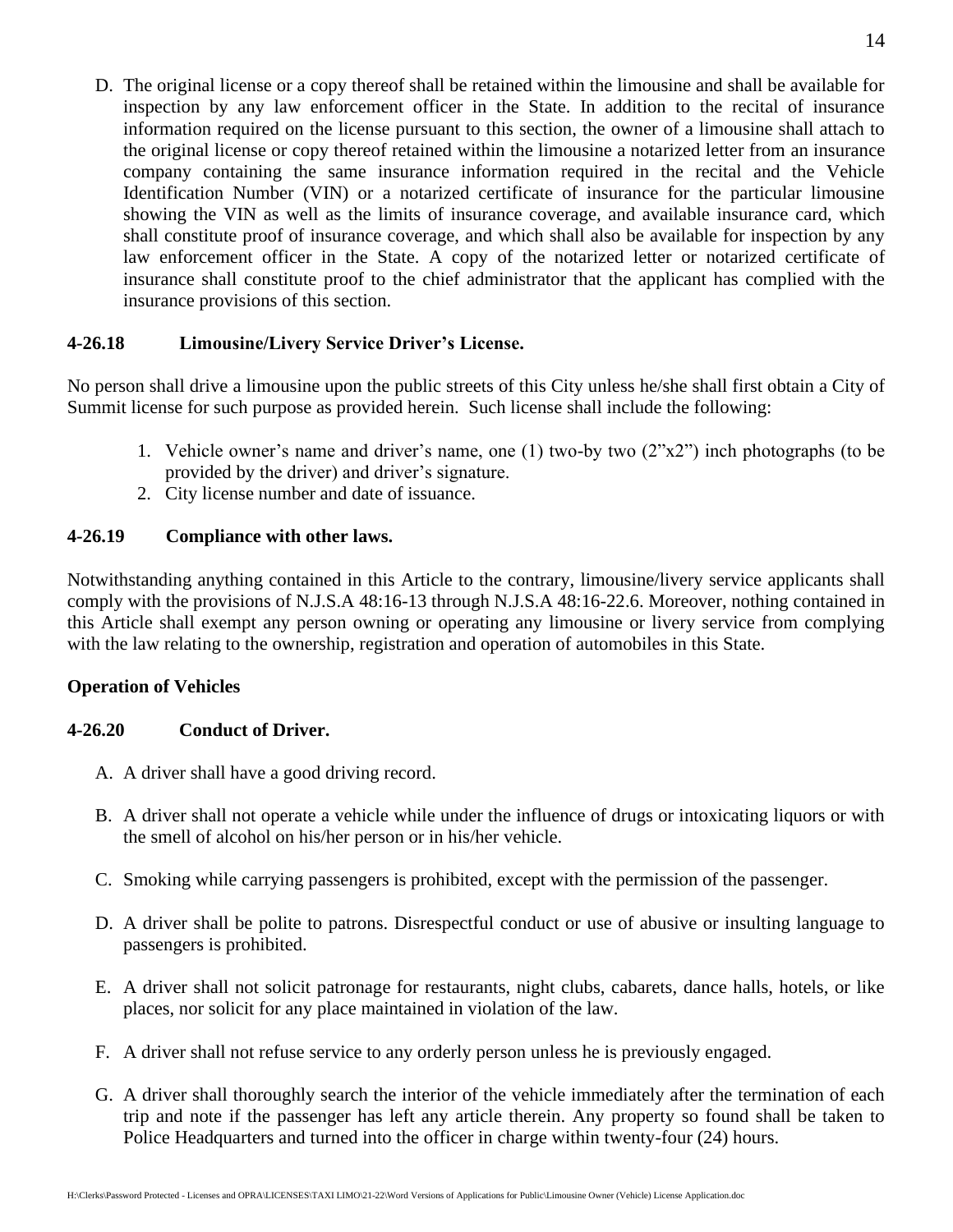- H. A taxi driver shall solicit fares only from the driver's seat or in a position within five (5) feet of his vehicle parked in a public taxi stand.
- I. A driver of a taxi entering a taxi stand shall do so by taking his position at the rear of any taxis already on the stand.

# **Complaints, Revocation or Suspension Procedures**

# **4-26.21 Complaints, Revocation or Suspension, Penalties and Appeals.**

- A. Complaints.
	- 1. Each written complaint received by the City Clerk's office against an autocab/taxi or limousine owner or vehicle driver, shall be recorded and shall be immediately forwarded to the owner and or driver who shall reply, within seven (7) calendar days of receipt, to the City Clerk's office.
	- 2. If repeated, serious and/or safety complaints are received, the owner and, if appropriate, driver shall be served with a written complaint from the City Clerk's Office along with a notice to appear before the City Clerk and Chief of Police or designee for a suspension or revocation hearing. Such service shall be made by personal service or regular and certified mail, return receipt requested at least 10 days before the hearing date.
- B. Revocation or Suspension. Every license granted under this Chapter may be suspended or revoked by the City Clerk of the City of Summit for a violation of any provision of this section. In addition, any license may be suspended or revoked after a hearing upon a finding that the operation of the limousine/livery service is detrimental to the preservation of the health, safety and welfare of the public.
- C. Penalties. For owners and/or drivers, at the discretion of the hearing officers, penalties shall be:
	- 1. Written warning;
	- 2. Probation;
	- 3. License suspension or license revocation depending on the number and gravity of bona fide complaints and/or violations of this section.
- D. Appeal.
	- 1. Any person aggrieved by any action of the City Clerk or Chief of Police or designee, in the denial or suspension of a license, or imposition of other penalty shall have the right of appeal to the City Administrator. The appeal shall be taken by filing with the City Clerk, within thirty (30) days after the notice of the action complained of has been mailed to the person's last known address, a written statement setting forth fully the grounds for appeal. The City Administrator shall conduct a hearing and affirm, modify or reverse the action appealed from.
	- 2. An appeal may be made to the Common Council of the City of Summit by any person aggrieved by a decision of the City Administrator. Such appeal shall be taken by filing with the City Clerk, within twenty (20) days after notice of said decision has been made, a written statement setting forth fully the grounds of the appeal, along with a fee of two hundred (\$200.00) dollars. The City Clerk shall set a time and place of hearing for the appeal, at which time the Common Council of the City of Summit shall conduct a hearing and affirm, modify or reverse the decision appealed from.